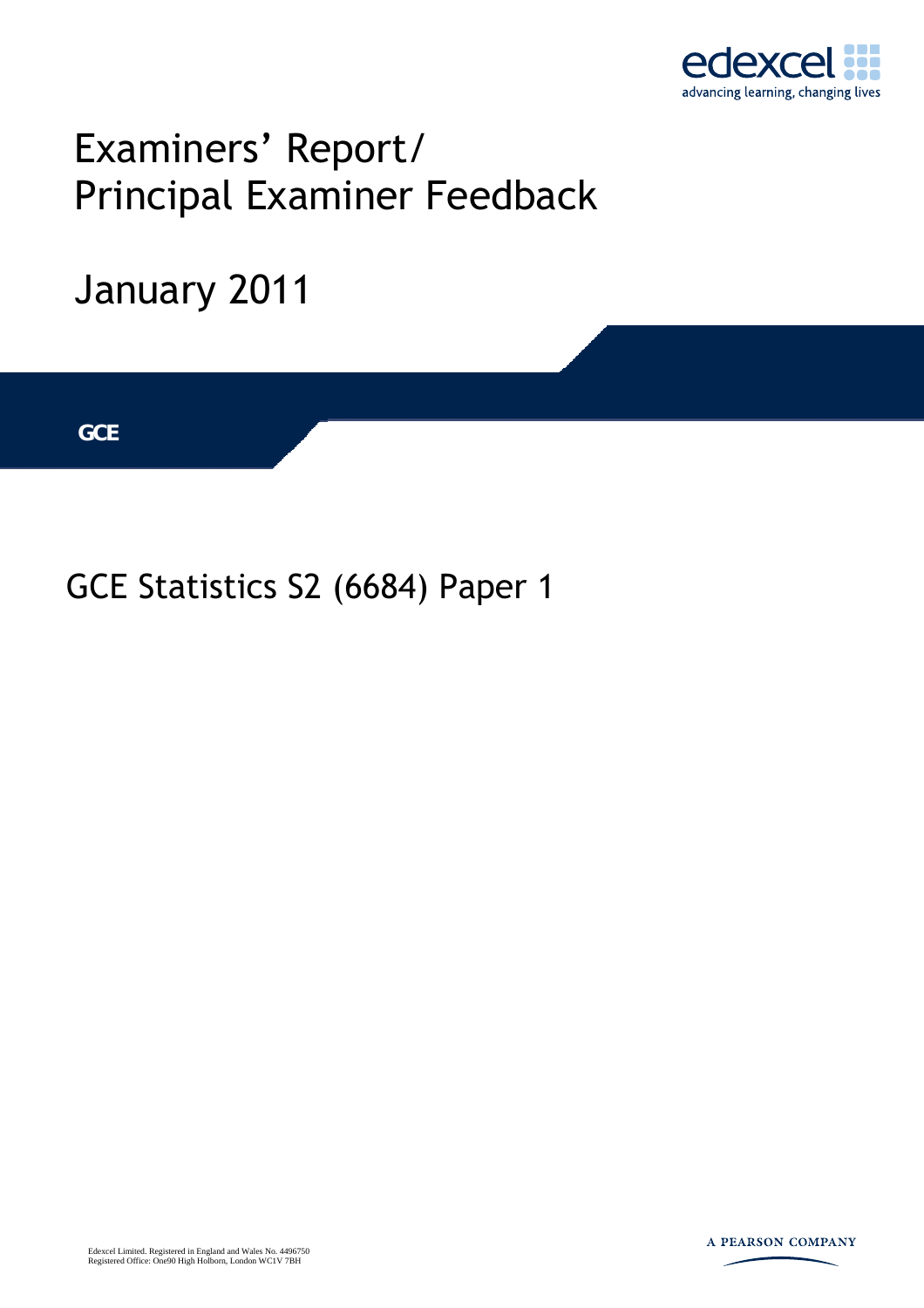Edexcel is one of the leading examining and awarding bodies in the UK and throughout the world. We provide a wide range of qualifications including academic, vocational, occupational and specific programmes for employers.

Through a network of UK and overseas offices, Edexcel's centres receive the support they need to help them deliver their education and training programmes to learners.

For further information, please call our GCE line on 0844 576 0025, our GCSE team on 0844 576 0027, or visit our website at www.edexcel.com.

If you have any subject specific questions about the content of this Examiners' Report that require the help of a subject specialist, you may find our Ask The Expert email service helpful.

Ask The Expert can be accessed online at the following link:

http://www.edexcel.com/Aboutus/contact-us/

January 2011 Publications Code UA026666 All the material in this publication is copyright © Edexcel Ltd 2011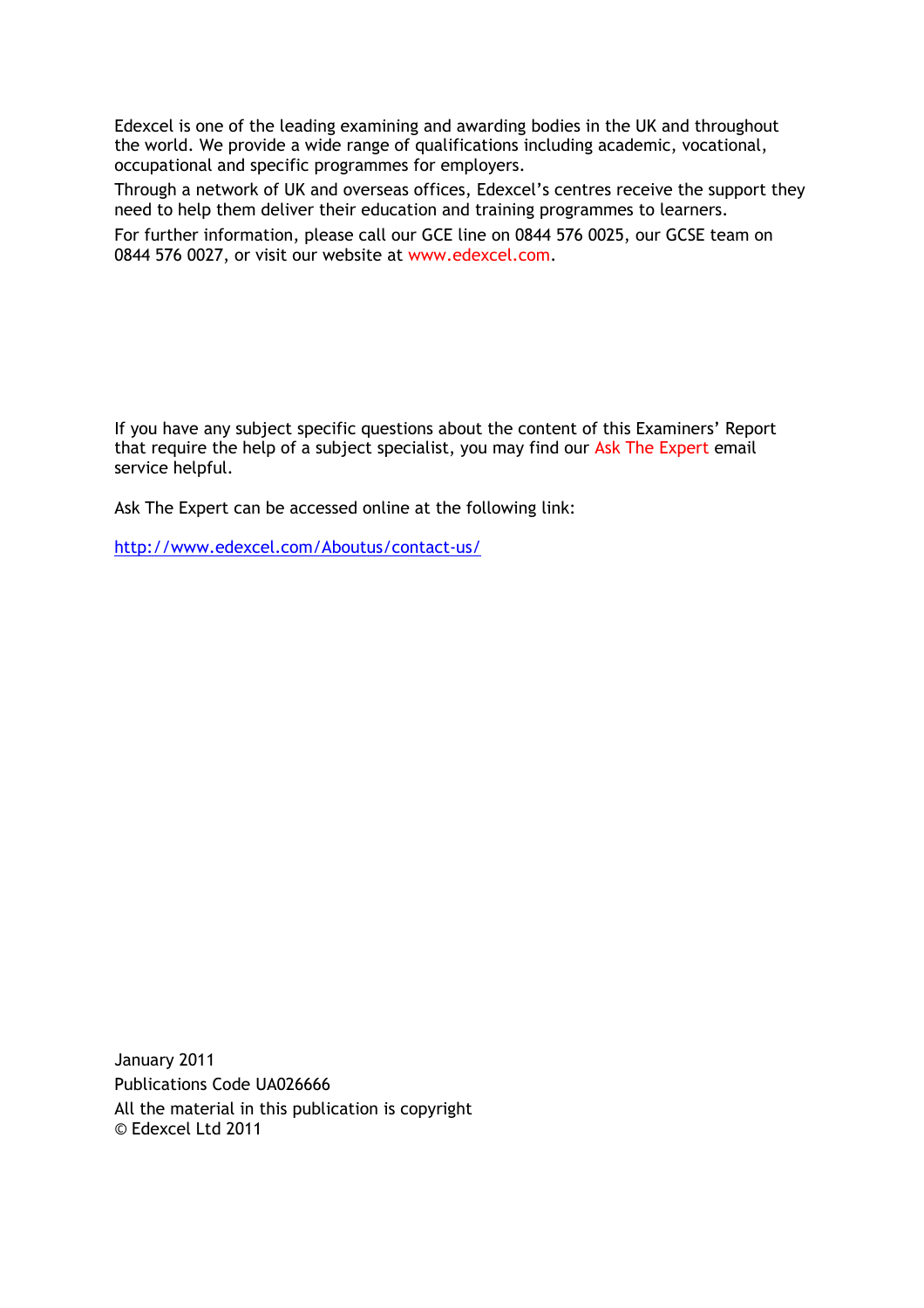#### **Statistics Unit S2 Specification 6684**

#### **Introduction**

Candidates would appear to have had enough time to complete this paper. There were few questions where no attempt had been made to produce an answer.

The level of work was generally very good. Many candidates were well prepared for the examination and candidate's answers were well presented.

**Report on individual questions** 

#### **Question 1**

This question proved to be a very good start to the paper for a large majority of candidates. In part (a) the assumptions were written "in context". However, there are still too many scripts where there was no mention of context at all. Many simply wrote a list of reasons as to why a Poisson distribution should be used rather than stating the assumptions that had been made.

In parts (b) and (c) fully correct solutions were seen in a large majority of candidates. However, there were a small number who failed to spot the change in the value of the parameter *n* from (b) to (c).

In part (d) most candidates provided a clear and accurate solution. However, there were a few candidates who used a Normal approximation, which is clearly inappropriate in this situation since "*n* is large and *p* is small" applies in this case and therefore indicates the use of a Poisson approximation. A small but significant number of candidates used a Binomial distribution despite the question requesting that a suitable approximation be used. A common error from those using a Poisson approximation was the use of P(*X*≤ 4) instead of P(*X*≤5).

#### **Question 2**

The overall response to this question was disappointing. A common incorrect 'alternative hypothesis' of *p* < 0.2 was frequently seen implying that 'not guessing' is an inferior strategy to 'guessing'. Other common errors included the use of  $p = 0.4$  instead of  $p = 0.2$ and using  $P(X = 4)$  or  $P(X \le 4)$  instead of  $P(X \ge 4)$ . There were also problems with candidates' conclusions. It was fairly common for candidates to provide complete and correct responses to the entire question except the final contextual conclusion. Their correct statement "do not reject the null hypothesis" was often followed by an incorrect comment in context such as: "So she was not guessing" or "So reject the teacher's claim".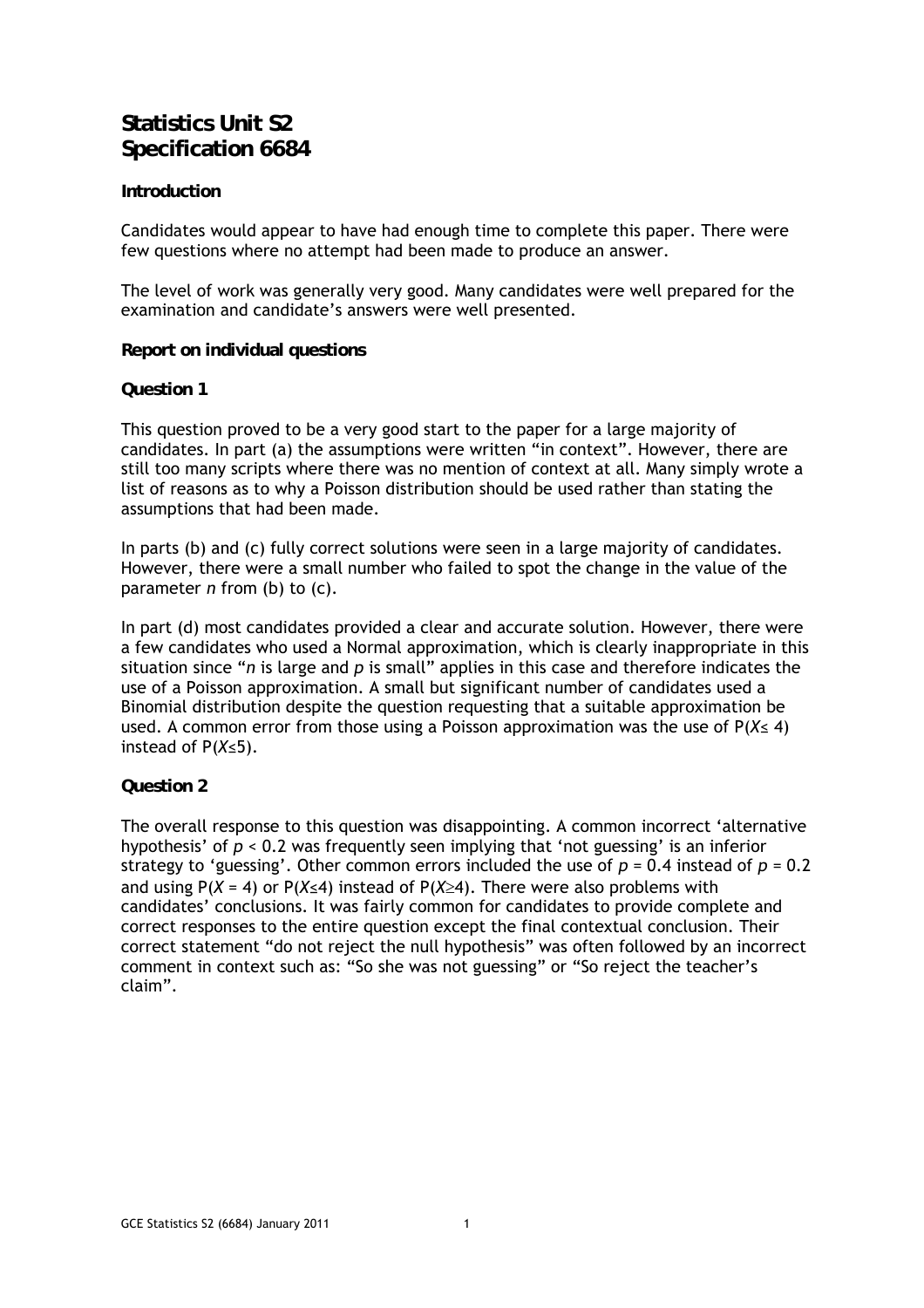#### **Question 3**

This question was a good source of marks for many candidates. In parts (a) and (b) the candidates who chose to use the formula generally did so successfully. The few who attempted integration to obtain a solution did so with variable success. In part (c) a few candidates who attempted to use the formula  $Var(X) = E(X^2) - (E(X))^2$  were unable to correctly rearrange it to obtain  $E(X^2) = Var(X) + (E(X))^2$ .

The most common error was to get  $E(X^2) = Var(X) - (E(X))^2$ .

A small number of candidates used an alternative method, starting from 'first principles':

$$
E(X^{2}) = \int_{-1}^{3} \frac{1}{4} x^{2} dx = \left[ \frac{x^{3}}{12} \right]_{-1}^{3} = \frac{27}{12} - \frac{-1}{12} = \frac{7}{3}
$$
. Most of these candidates were successful,

although a final answer of 13/6 was obtained by a few candidates who failed to deal successfully with the two negatives. Part (e) was very well done by a large majority of candidates: a clear and concise method was provided together with fully detailed working leading to the correct answer.

#### **Question 4**

Many candidates gained full marks in this question. In particular, it is to be noted that most candidates had few problems with either the hypotheses or the conclusion. A sizeable minority of candidates used  $>$  instead of  $\lt$  in H<sub>1</sub>. The most common error was to use  $P(X = 3)$  instead of  $P(X \le 3)$ . There were also a number of candidates who failed to place their conclusion in context.

#### **Question 5**

The majority of candidates were able to attempt all parts of this question. However, part (a), proved to be a challenge to many. It was common to find candidates verifying rather than showing that *y* = 4 – 8*x,* by substituting in either value in each pair of co-ordinates to get the other or showing that  $\int_0^{0.5} (4-8x) dx = 1$  and then stating 'f(*x*) = 4 – 8*x* for  $0 \le x \le 0.5$ '. For a minority finding the gradient of the line also proved challenging, with a variety of methods seen. Often seen was  $m = \frac{1}{2} = 8$ 0.5  $m=\frac{4}{3.7}=8$  using a diagram as an aid, with only the more observant candidates adding a note to explain why it must be negative. In some cases, candidates gave exemplary responses to the first part of part (a) but did not then proceed to specify f(*x*) fully, hence losing two marks. Part (b) was generally well answered by the majority of candidates. In part (c) the most common errors were to find  $F(0.5)$  or to solve  $f(x) = 0.5$ . The common incorrect modes given in part (d) were 4 or 0.5.

The majority of candidates were able to follow through their answers to part (c) and (d) to give the correct direction and reason for the skewness of *X*. A few candidates also calculated the mean, usually correctly, which was unnecessary.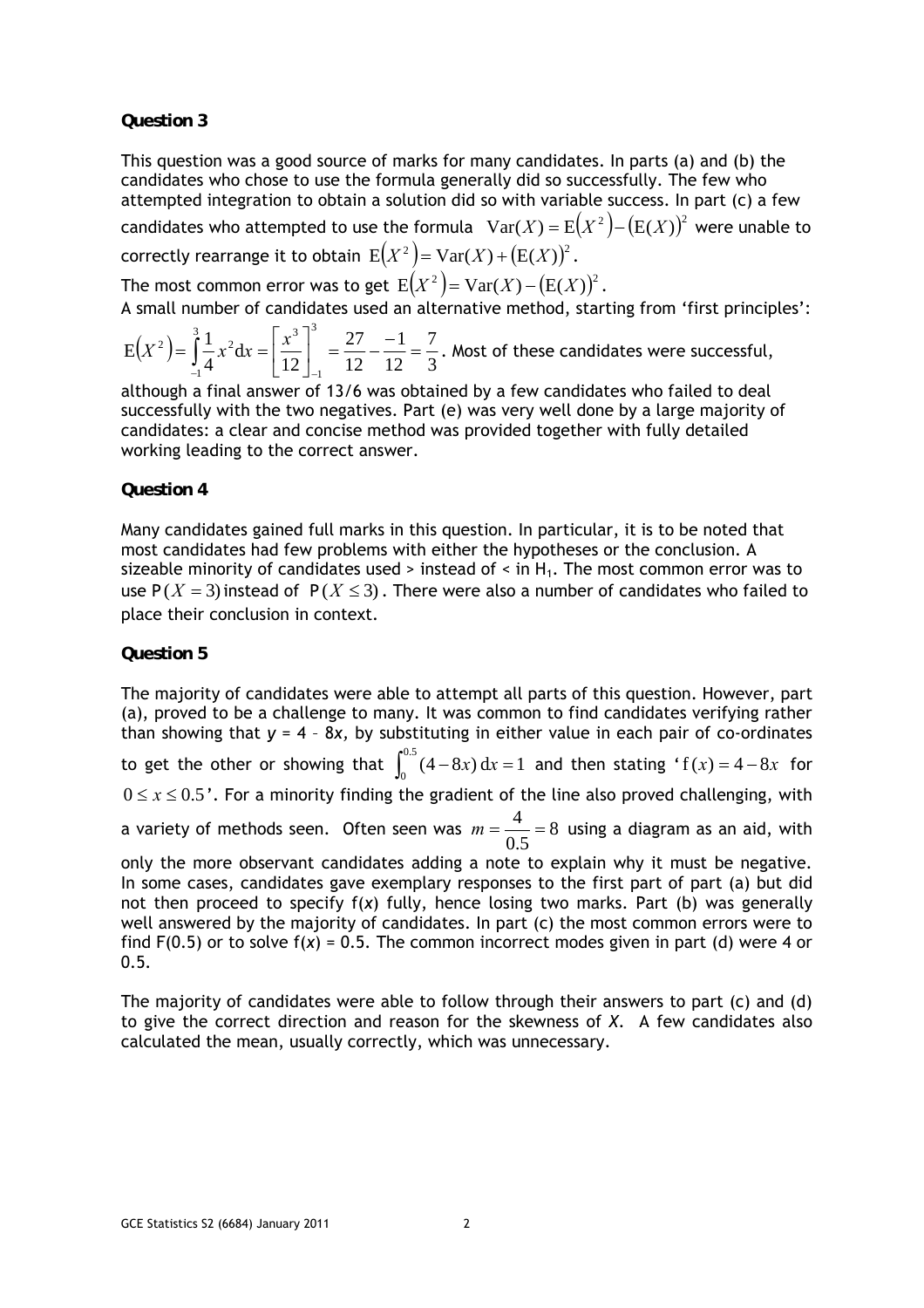#### **Question 6**

This question was answered well by a high proportion of candidates reflecting a good understanding of the Poisson distribution and also the use of the normal approximation to Poisson with many gaining full marks. In part (a) the main error was using Po(150). In part (b) a minority of candidates failed to use a context when stating the conditions for any Poisson distribution or, if in context, failed to use words that implied "cars arrive" or "rate of arrival". For part c(i) the most common error seen was a rounded answer of 0.082. When finding the probability in part c(ii), a small minority of candidates calculated  $P(X > 3) = 1 - P(X \le 2)$  or found  $P(X \le 3)$ . In part (d), the most common error was for candidates to write  $P(X > m) = 1 - P(X \le m - 1)$  and, having successfully shown that P(*X≤*15*│X~*Po(10)) *=* 0.93150*,* then write *m –* 1 *=* 15 so *m =* 16. The majority of candidates used a normal approximation successfully in part (e) and gained full marks.

#### **Question 7**

Many competent and exemplary responses were seen here showing that candidates were well prepared for this type of question and a high percentage gained full marks on parts (a) to (c). In part (a) the majority of candidates realised that they had to find F(*X*) with only a small minority neglecting to put the integral = 1. Common errors in part (b) included writing  $E(X) = \int_0^9 xf(x)dx$  and then finding  $\int_0^9$  $\int_{0}^{0}$  f(*x*)d*x* or when multiplying *x*f(*x*) making the very basic error of omitting to multiply the second term by *x*. In part (c) the most common error when using  $\int_{a}^{9} k(81x - x^3) dx$ 5  $\int_{5}^{3} k(81x - x^3) dx$  was to use a lower limit of 6 rather than 5. A small minority of candidates who used P(*X >* 5) *=*1 *-* P(*X ≤* 5) found P(*X ≤* 5) then forgot to find 1*-*P(*X ≤* 5). Part (d) was perhaps the most challenging part of a question in the paper. There were many exemplary responses but also a high proportion of incorrect attempts at using the binomial. The most common error was to swap the *p* and 1 – *p* over. Candidates who used a 'common sense' approach and listed the possibilities were generally successful.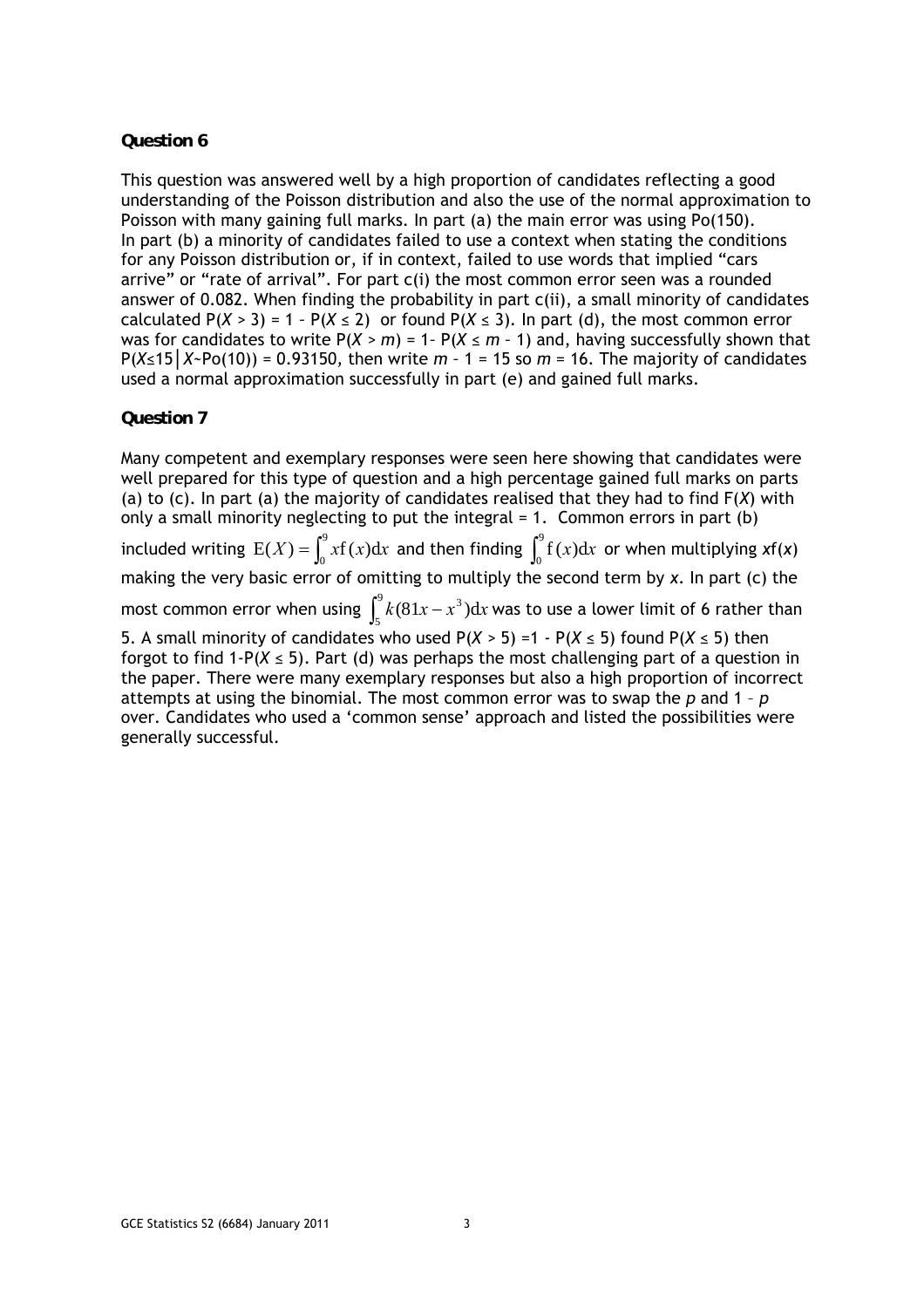#### **Grade Boundaries**

Grade boundaries for this, and all other papers, can be found on the website on this link:<br>http://www.edexcel.com/iwantto/Pages/grade-boundaries.aspx